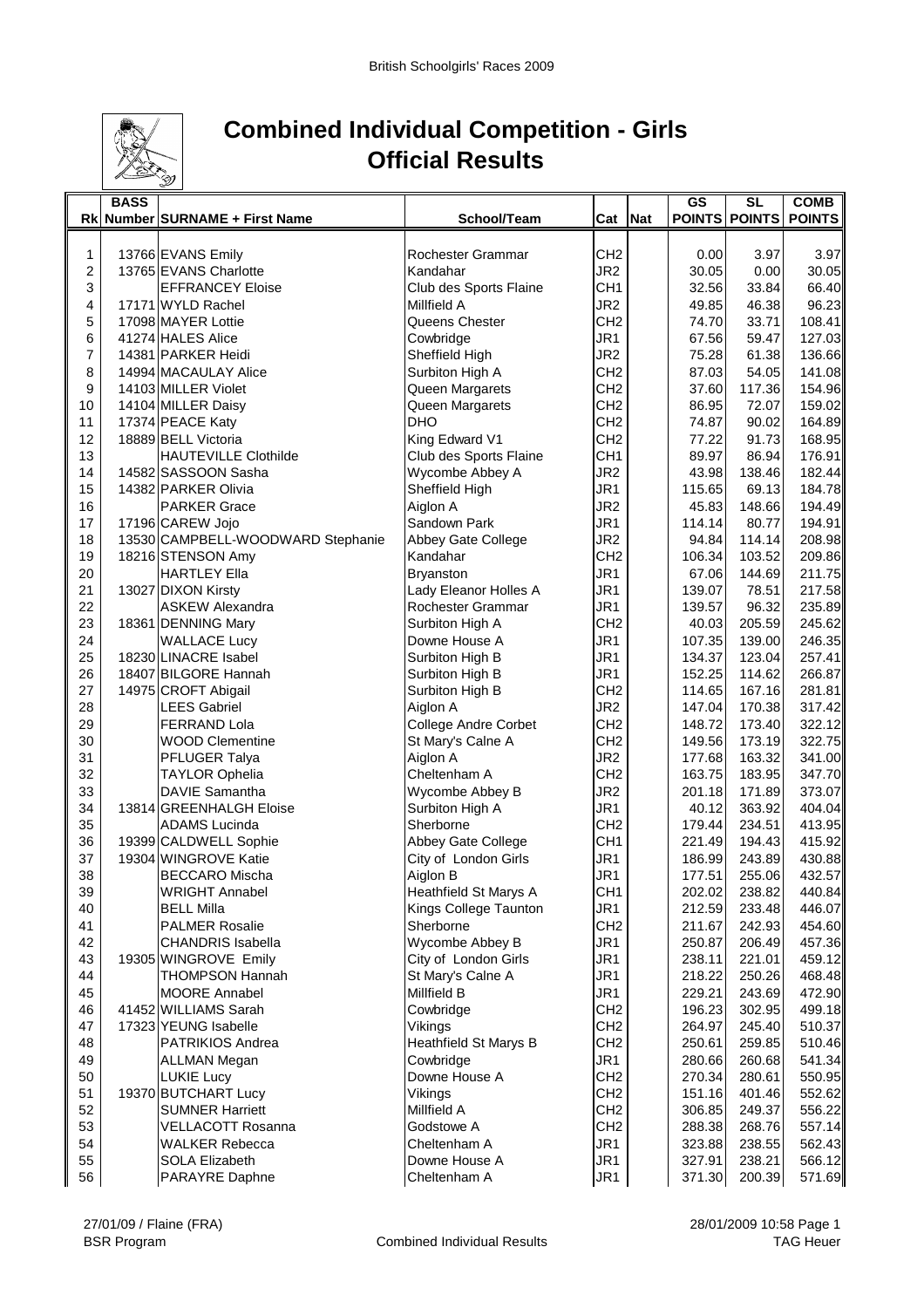|    | <b>BASS</b> |                                |                            |                 |            | <b>GS</b> | <b>SL</b>     | <b>COMB</b>   |
|----|-------------|--------------------------------|----------------------------|-----------------|------------|-----------|---------------|---------------|
|    |             | Rk Number SURNAME + First Name | School/Team                | Cat             | <b>Nat</b> |           | POINTS POINTS | <b>POINTS</b> |
|    |             |                                |                            |                 |            |           |               |               |
| 57 |             | <b>JACKSON Lucy</b>            | Lady Eleanor Holles A      | CH <sub>2</sub> |            | 313.14    | 263.76        | 576.90        |
| 58 |             | <b>HOBBY Charlotte</b>         | <b>St Gabriel's School</b> | CH <sub>2</sub> |            | 308.27    | 270.27        | 578.54        |
| 59 |             | <b>HARDY</b> Izabella          | <b>St Swithuns</b>         | CH <sub>2</sub> |            | 286.28    | 294.52        | 580.80        |
| 60 |             | <b>BELL Hollie</b>             | Kings College Taunton      | JR1             |            | 329.93    | 271.50        | 601.43        |
| 61 |             | <b>DAVIES Alice</b>            | St Gabriel's School        | JR1             |            | 330.93    | 272.53        | 603.46        |
| 62 |             | <b>CLARK Amabel</b>            | Cheltenham B               | JR1             |            | 302.90    | 318.84        | 621.74        |
| 63 |             | <b>GORDON Maya</b>             | City of London Girls       | CH <sub>2</sub> |            | 169.20    | 456.82        | 626.02        |
| 64 |             | <b>SIMPSON Matilda</b>         | <b>Tudor Hall</b>          | JR1             |            | 288.47    | 340.49        | 628.96        |
| 65 |             | 19367 HAWKINS HOOKER Laetitia  | Lady Eleanor Holles B      | CH <sub>1</sub> |            | 169.12    | 465.93        | 635.05        |
| 66 |             | <b>COATES Amy</b>              | <b>Henley College</b>      | JR <sub>2</sub> |            | 345.96    | 290.68        | 636.64        |
| 67 |             | <b>GASIOREK Lidia</b>          | King Edward V1             | CH <sub>2</sub> |            | 321.53    | 321.92        | 643.45        |
| 68 |             | <b>AUSTERBERRY Camilla</b>     | Cheltenham B               | JR <sub>2</sub> |            | 314.15    | 332.82        | 646.97        |
| 69 |             | <b>ASHWORTH Charlotte</b>      | Godstowe A                 | CH <sub>1</sub> |            | 358.29    | 308.84        | 667.13        |
| 70 |             | <b>DYMOND Jess</b>             | <b>Bryanston</b>           | JR <sub>2</sub> |            | 327.49    | 360.77        | 688.26        |
| 71 |             | <b>CENIGA Carmen</b>           | Heathfield St Marys B      | CH <sub>2</sub> |            | 364.93    | 357.68        | 722.61        |
| 72 |             | <b>LOGAN Hattie</b>            | Queens Chester             | CH <sub>1</sub> |            | 365.60    | 367.34        | 732.94        |
| 73 |             | LANGMUIR, Mo                   | <b>Francis Holland</b>     | CH <sub>2</sub> |            | 380.62    | 358.10        | 738.72        |
| 74 |             | OPZOOMER Alyssa                | Wellington                 | CH <sub>2</sub> |            | 400.01    | 343.85        | 743.86        |
| 75 |             | <b>BELL Tara</b>               | Kings College Taunton      | CH <sub>1</sub> |            | 409.16    | 352.27        | 761.43        |
| 76 |             | <b>MARTYN-HEMPHILL Marina</b>  | St Mary's Ascot            | JR1             |            | 140.67    | 643.50        | 784.17        |
| 77 |             | <b>BRERETON Evie</b>           | Snowsports                 | CH <sub>1</sub> |            | 429.22    | 377.69        | 806.91        |
| 78 |             | <b>PARAYRE Salome</b>          | Wycombe Abbey B            | JR1             |            | 601.69    | 242.32        | 844.01        |
| 79 |             | ST PIER Tatania                | <b>Barrow Hills</b>        | CH <sub>1</sub> |            | 462.87    | 407.76        | 870.63        |
| 80 |             | <b>LANGHAM Sophie</b>          | Sherborne                  | CH <sub>2</sub> |            | 474.96    | 405.09        | 880.05        |
| 81 |             | <b>COLLET Agnes</b>            | Lady Eleanor Holles B      | CH <sub>2</sub> |            | 362.91    | 528.41        | 891.32        |
| 82 |             | <b>BARRETT Molly</b>           | <b>Henley College</b>      | JR1             |            | 448.43    | 458.32        | 906.75        |
| 83 |             | <b>MISHON Alyssa</b>           | <b>Francis Holland</b>     | CH <sub>2</sub> |            | 516.33    | 412.29        | 928.62        |
| 84 |             | <b>HEPWORTH Peli</b>           | Millfield B                | JR1             |            | 446.92    | 499.02        | 945.94        |
| 85 |             | <b>BAKER Emily</b>             | Queen Margarets            | CH <sub>1</sub> |            | 471.26    | 501.00        | 972.26        |
| 86 |             | <b>CRIPPS Jolie</b>            | St Mary's Calne B          | JR1             |            | 583.31    | 463.19        | 1046.50       |
| 87 |             | 19376 MAYNARD Lucy             | Wycombe Abbey A            | CH <sub>2</sub> |            | 1037.28   | 123.04        | 1160.32       |
| 88 |             | <b>WYATT Charlotte</b>         | Downe House B              | JR1             |            | 682.51    | 660.29        | 1342.80       |
| 89 |             | RYAN Kayleigh                  | Godstowe B                 | CH <sub>1</sub> |            | 584.23    | 765.17        | 1349.40       |
| 90 |             | <b>GALBRAITH Elizabeth</b>     | Downe House B              | CH <sub>2</sub> |            | 839.63    | 535.05        | 1374.68       |
| 91 |             | <b>ARMITAGE Georgia</b>        | Downe House B              | CH <sub>2</sub> |            | 1065.40   | 597.67        | 1663.07       |
|    |             |                                |                            |                 |            |           |               |               |

## **DISQUALIFIED**

|  | 13711 ESPINOSA Stephanie        | Sandown Park          | JR1             | 15.95       | <b>DISQ</b> |  |
|--|---------------------------------|-----------------------|-----------------|-------------|-------------|--|
|  | <b>LEES Rosamund</b>            | College Andre Corbet  | CH <sub>2</sub> | <b>DISQ</b> | 51.72       |  |
|  | <b>KARAVASILI Zoe</b>           | Snowsports            | CH <sub>1</sub> | <b>DISQ</b> | <b>DISQ</b> |  |
|  | <b>ELLIOTT Laura</b>            | <b>Henley College</b> | JR <sub>2</sub> | 398,08      | <b>DISQ</b> |  |
|  | 14986 DENDLE Mollie             | Lady Eleanor Holles A | JR <sub>1</sub> | 36.43       | <b>DISQ</b> |  |
|  | <b>AGNEW Clarrissa</b>          | St Mary's Ascot       | JR <sub>1</sub> | 119.94      | <b>DISQ</b> |  |
|  | <b>MURPHY Abigail</b>           | Woldingham            | CH <sub>2</sub> | 368.20      | <b>DISQ</b> |  |
|  | <b>VELLACOTT Georgia</b>        | Godstowe A            | CH <sub>2</sub> | 246.75      | <b>DISQ</b> |  |
|  | 18250 PITCHER Jessica           | Reed's                | JR <sub>1</sub> | 133.62      | <b>DISQ</b> |  |
|  | 18779 KAYE Arabella             | <b>Tudor Hall</b>     | JR <sub>1</sub> | 115.82      | <b>DISQ</b> |  |
|  | RADKIEWICZ Alexia               | <b>St Swithuns</b>    | CH <sub>1</sub> | 310.12      | <b>DISQ</b> |  |
|  | <b>BOWRING Charlotte</b>        | Wellington            | JR <sub>1</sub> | <b>DISQ</b> | <b>DISQ</b> |  |
|  | <b>HAGEMANN Lottie</b>          | Millfield A           | JR <sub>1</sub> | 103.32      | <b>DISQ</b> |  |
|  | <b>LEES Mary</b>                | College Andre Corbet  | CH <sub>2</sub> | 73.19       | <b>DISQ</b> |  |
|  | <b>LOGAN Alicia</b>             | Queens Chester        | JR <sub>1</sub> | 135.80      | <b>DISQ</b> |  |
|  | 18460 GARDNER STOCKLEY Georgina | Abbey Gate College    | JR <sub>1</sub> | 151.49      | <b>DISQ</b> |  |
|  | <b>FODEN-PATTINSON Sophie</b>   | Heathfield St Marys A | JR1             | <b>DISQ</b> | 280.06      |  |
|  | 18481 ROTH Phoebe               | DHO.                  | CH <sub>2</sub> | <b>DISQ</b> | 104.00      |  |
|  | <b>MORTON Lauren</b>            | Woldingham            | JR <sub>2</sub> | <b>DISQ</b> | <b>DISQ</b> |  |
|  | <b>GUNNERING Poppy</b>          | St Mary's Calne A     | CH <sub>2</sub> | <b>DISQ</b> | 261.29      |  |
|  | 18890 BELL Florence             | King Edward V1        | CH <sub>1</sub> | 173.73      | <b>DISQ</b> |  |
|  | <b>EVANS Hannah</b>             | Reed's                | JR <sub>1</sub> | <b>DISQ</b> | 252.87      |  |